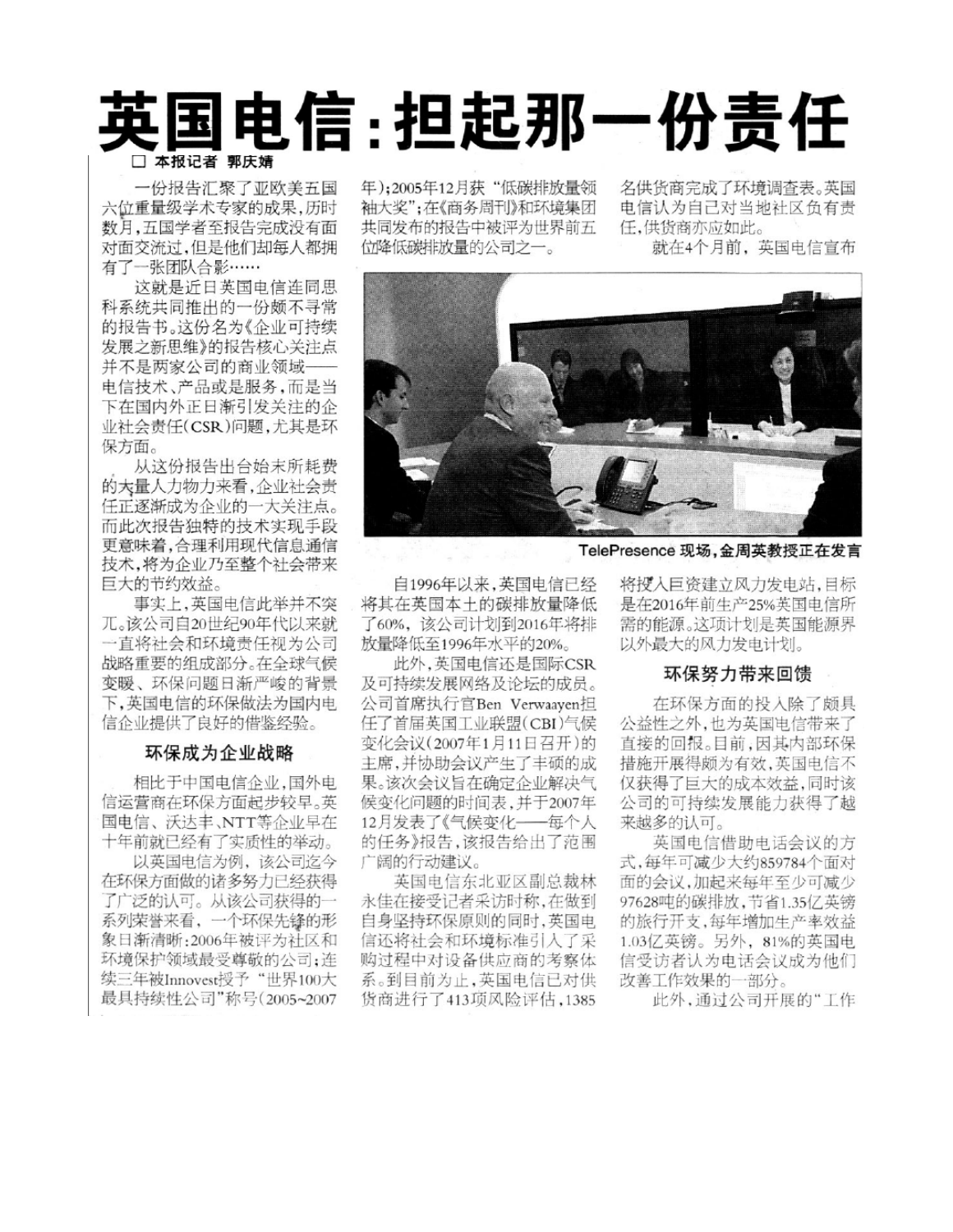方式项目",英国电信使64000多万 名员工采取了弹性工作方式。到 2005年为止,此工作方式每年为英 国电信节省了7.25亿欧元的办公场 所费用。在家上班的员工比办公室 工作员工的效率平均高21%, 这就 意味着顾客的问题能够得到更迅 速的解决。英国电信的弹性工作计 划同时还减少了该公司的碳排放, 从而减少了1200万升的燃料使用 和54000吨的二氧化碳排放量。此 前,超过90%的英国电信弹性工作 员工在回答欧盟组织的调查时认 为, 在家中工作帮助他们提高工 作效率, 使他们有更多的闲暇时 间。采用弹性工作时间的员工的 工作效率比一般人高21%,请病假 的时间更少。另外,弹性工作还避 免了员工上下班可能遭遇的堵车 和污染。

参与该次报告撰写的中国社 会科学院技术创新与战略管理研 究中心的主任金周英教授对此深 有感触。该报告历时数月,五国专 家无数次讨论,几易其稿,所有的 交流工作都是通过思科的TelePresence高清视频会议解决方案实 现的(见左上图)。这种技术途径使 得该次报告的成本大为降低。

此外,英国电信在环保方面所 作的努力也获得了更多客户的认 可,为该公司带来了直接的商业 回馈。

林永佳表示,公司早已认识到 自身是能源消耗产品的供应商,因 此计划加快生产能耗低的新产品 和服务。英国电信日前专门开发了 一种ICT衡量工具, 对自己的碳排 放量进行评估(见右上图)。同时, 其他企业也能采用这种工具来测 量碳排放量,形成更具可持续性的 商业模式。

此外, 英国电信正在开发的 "绿色"数据中心将解决能源效率 问题。主要的革新包括将重点降低 制冷系统的碳排放,使用更为有效 的"新鲜空气"方法,而不是人造制 冷法;所有的设备使用较低压(从 交流变为直流), 这可以通过省去 交流和直流间的不必要转换,使电 消耗量降低30%; 使用智能基础设 施,将数据和应用程序自动转到同 一数据中心的其他备选区域,以使 温度降到最低。

正是得益于自身的诸多努力, 英国电信此前签订了世界上最大 一笔绿色能源协议。该公司与 npower和英国煤气公司的合作所 降低的碳排放量相当于英国30万 家庭的排放量。

迄今,英国电信连续7年列电 信公司"道琼斯可持续性指数"第 在联合国环境规划署  $-\frac{\cancel{2}}{1}$ (UNEP) 和标准普尔联合开展的 "机构可持续性"调查中,英国电信 首次成为积极报告公司可持续发



英国电信开发的ICT环保测量工具

展举措的全球领先公司之一;2005 和2007年,该公司被世界公司治理 协会授予"金孔雀国际大奖",以奖 励其在公司治理和CSR方面的卓 越竞争力;此外,英国电信还是目 前英国可持续发展女王奖的获得 者(2003~2008年)。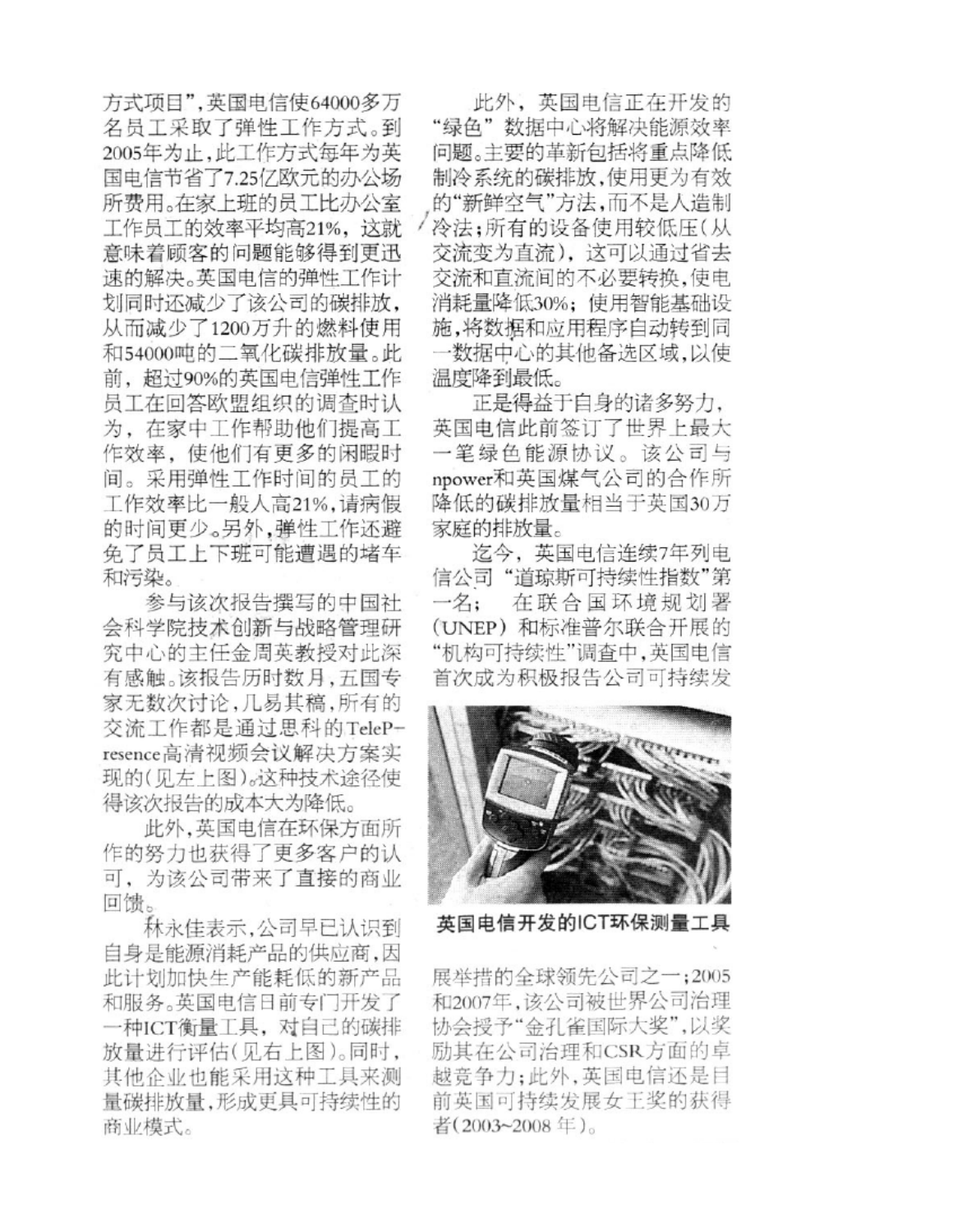# **BT takes up the responsibility (People's Post & Telecommunications News, 27 Feb 08)**

A report that is the result of the efforts of 6 leading academic experts from 5 countries in Asia, Europe and North America has taken several months to be completed. The experts from the 5 countries have never talked with each other face-to-face throughout the development process of the report, but nevertheless each of them has a group photo of them…

This is the unusual report jointly sponsored by BT and Cisco Systems. The focus of the report, entitled *"A New Mindset for Corporate Sustainability"*, is not on the business areas of the two companies—telecommunications technologies, products or services, but on Corporate Social Responsibility (CSR), which is receiving increasing attention both at home and abroad, especially in the environmental protection area.

The extensive and intensive manpower and material input in the production of this report indicates that CSR is gradually becoming a major concern of companies. And the unique technology used to produce the report means that reasonably using modern communications technology can provide huge benefits in savings to companies or even the whole society.

In fact, the move of BT is not altogether a surprise. Social and environmental responsibility has been an important part of BT's corporate strategy since early 1990s. In a time when problems such as global warming and environmental degradation become increasingly grim, the environmental protection approach of BT can provide best practice for domestic telecom companies in China.

#### **Environmental protection has become part of corporate strategy**

Compared with China's telecom companies, foreign telecom operators started earlier in environmental protection. BT, Vodafone, NTT and others had begun to have substantial moves back in 10 years ago.

Take BT as an example. The efforts of the company in environmental protection have received broad recognition. The awards and CSR ratings of the company can help to build a clear image of pioneer in environmental protection: the community and environmental responsibility category in the 2006 Britain's Most Admired Companies awards; one of the "Global 100 Most Sustainable Corporations in the World" by Innovest for third year running (2005-2007); Low Carbon Leaders Awards in December 2005; and named one of the world's top five carbon cutting companies in a report published by Business Week in association with The Climate Group.

Since 1996, BT has cut its carbon emissions in the UK by 60 per cent. The company plans to cut carbon emissions to 20 per cent of the level in 1996 by 2016.

In addition, BT is a member of a number of CSR and sustainability organizations, networks & forums. Ben Verwaayen, CEO of BT, chaired the first meeting of the Confederation of British Industry's (CBI's) climate change task force (Jan 11th 2007), and helped the meeting to generate rich results. The task force was established to set the agenda on how business tackles climate change and produced a report, *Climate Change - Everyone's Business*, in December 2007 with wide-ranging recommendations for action. Bill Lam, Northeast Asia Vice President of BT, said in an interview that while sticking to environmental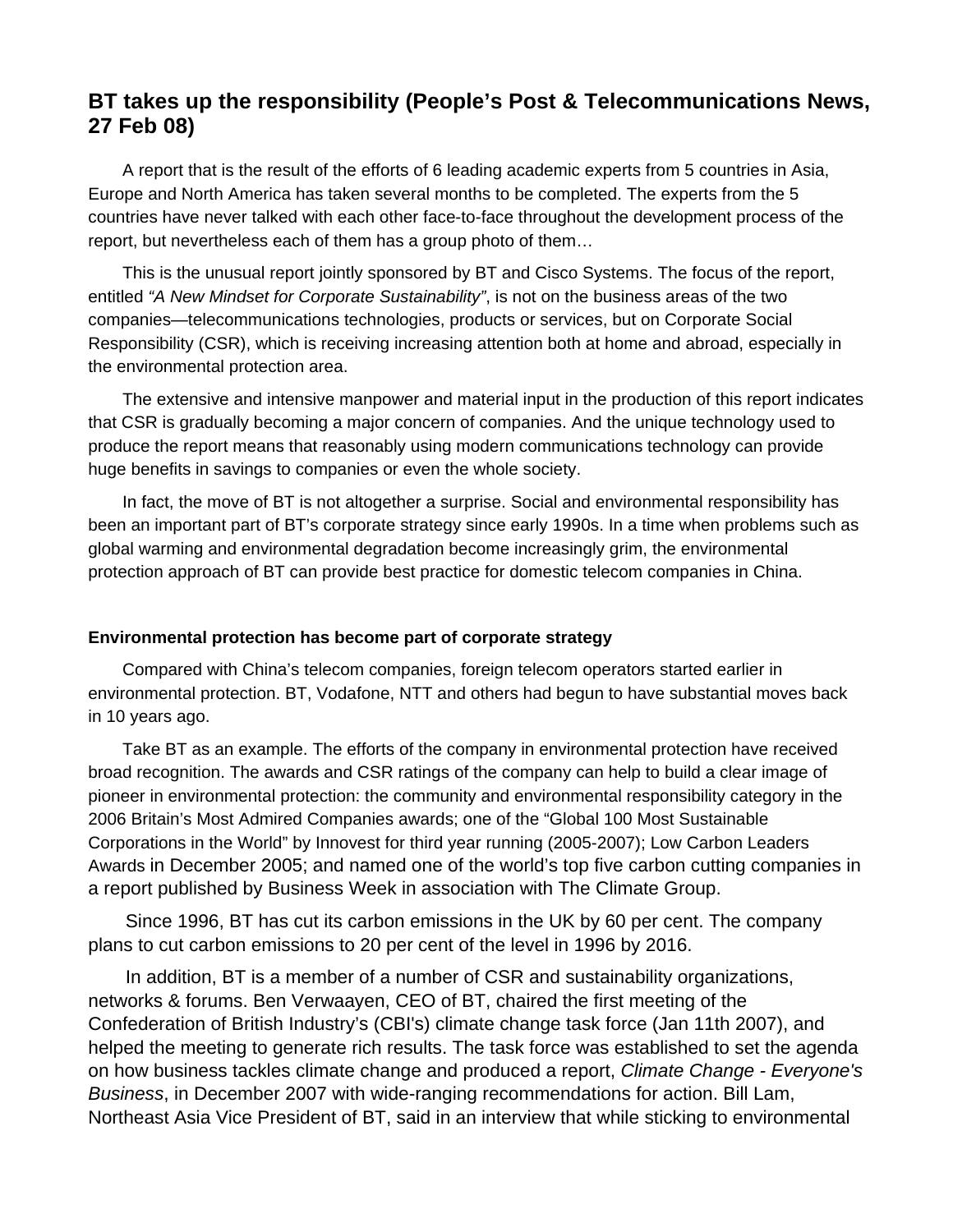protection principles by itself, BT has also introduced the social and environmental standards into the review system for equipment supplies in the procurement process. To date, BT has carried out 413 risk assessments with the suppliers, and 1385 suppliers have completed the Sourcing with Human Dignity and environmental questionnaires. BT believes that it is responsible for the local communities, and so are the suppliers.

4 months ago, BT announced to develop a wind farm project with a big investment, which is aimed at generating up to 25 per cent of its existing UK electricity requirements by 2016. The wind farm scheme represents UK's biggest corporate wind power project outside of the energy sector.

# **Great rewards from environmental efforts**

In addition to having significant benefit for the public, the investment in environmental protection has also provided direct benefits to BT. Due to the effectiveness of its internal environmental protection measures, to date, the company has not only reaped huge cost reduction benefits, but also received widespread recognition for its sustainability.

Telephone Conferencing is eliminating 859,784 face-to-face meetings a year for BT as a whole saving at least 97,628 tons of carbon emissions per annum, £135 million a year in travel savings and £103 million a year in productivity gains. Furthermore, 81 percent of the respondents from BT state that telephone conferencing has become an essential part of their job.

In addition, BT has enabled more than 64,000 of its own employees to work flexibly through the Workstyle Project. By 2005, this had saved BT over €725 million per annum in terms of its office estate costs. The company's home-workers are on average 21 percent more productive than office-based colleagues, meaning customers' issues are handled more immediately. BT's flexible working program has also reduced its carbon footprint, with 12 million liters less fuel and 54,000 tons less carbon dioxide being produced as a result. More than 90 percent of BT's flexi-workers, who responded to a European Union backed survey, said that working from home had helped increase their productivity and had created more leisure time. Those that work flexibly are 21 percent more productive and take less sick-leave. As well as employee welfare, flexible working eliminates both commuter congestion on the road and pollution.

Professor Zhouying Jin, Director, Center for Technology Innovation and Strategy Studies of the Chinese Academy of Social Sciences, who was involved in the drafting of the report, is deeply impressed by this. In the several months in writing the report, the experts from 5 countries had held numerous discussions and revised the draft several times, and all the communications were done through Cisco TelePresence, the high-definition videoconferencing solution (See the upper left picture). This technology has significantly reduced the cost of the report.

In addition, the environmental protection efforts of BT have also won recognition from more and more clients, bringing direct business benefits to the company.

According to Bill Lam, the company has long realized that it's a supplier of energy using products, and therefore has planned to accelerate the development of new products and services with a low consumption of energy. BT has developed an ICT measuring tool, to